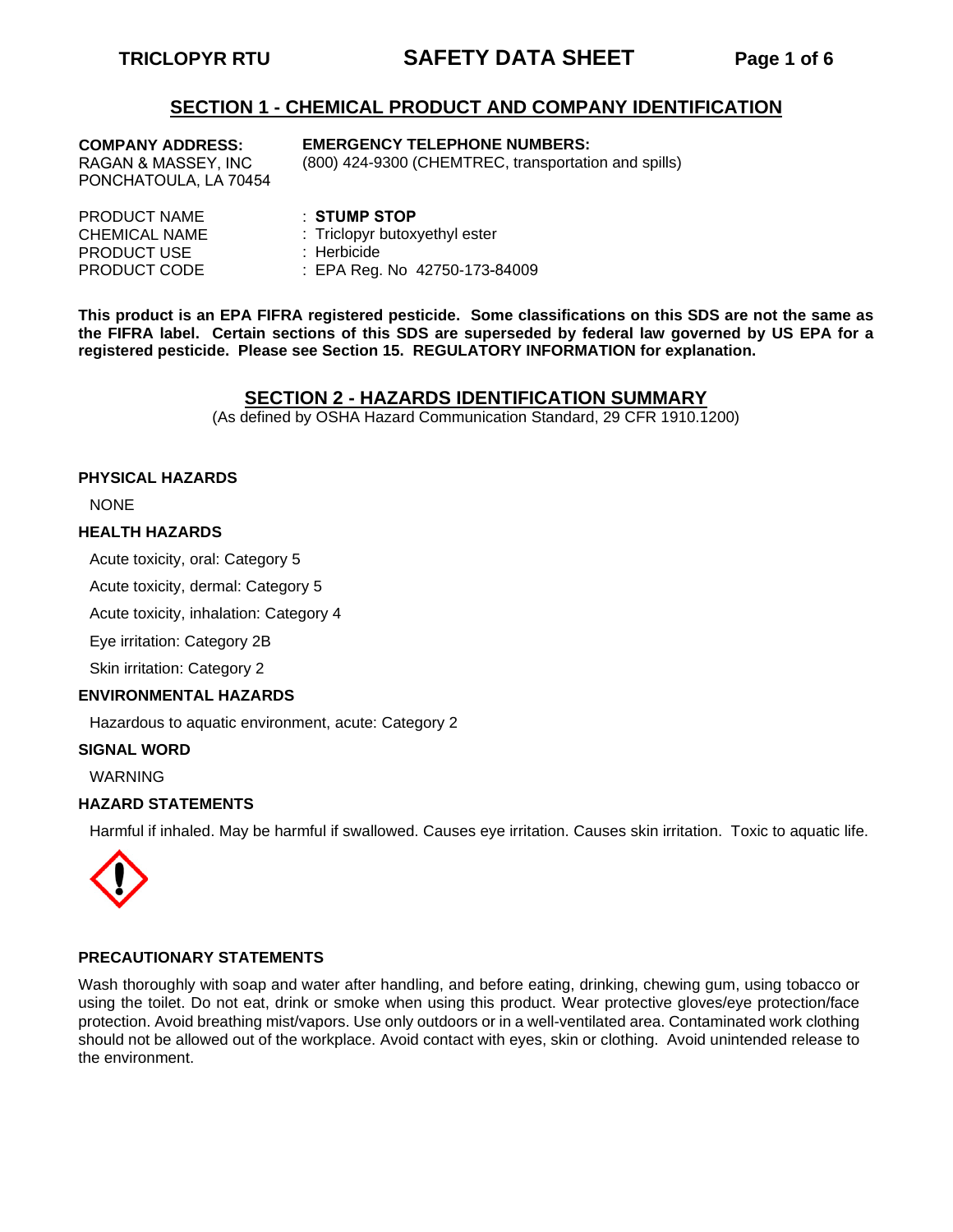# **TRICLOPYR RTU SAFETY DATA SHEET Page 2 of 6**

# **SECTION 3 - COMPOSITION, INFORMATION OF INGREDIENTS**

| <b>COMPONENT</b>                    | PERCENTAGE | <b>CAS NUMBER</b> |
|-------------------------------------|------------|-------------------|
| <b>Triclopyr Butoxy Ethyl Ester</b> | 13.6       | 64700-56-7        |
| Petroleum distillates*              | > 80.0     | 64742-94-5        |
| Naphthalene (*contained)            | $2 - 5$    | $91 - 20 - 3$     |

# **SECTION 4 - FIRST AID MEASURES**

First Aid responders should use protective equipment in Section 8 if there is a potential for exposure to product.

**IF SWALLOWED:** Call a poison control center or doctor immediately for treatment advice. Do not induce vomiting unless told to do so by the poison control center or doctor. Do not give anything by mouth to an unconscious person. Do not give liquid to the person.

**IF IN EYES:** Hold eye open and rinse slowly and gently with water for 15-20 minutes. Remove contact lenses, if present, after the first 5 minutes, then continue rinsing eye. Call a poison control center or doctor for treatment advice.

**IF ON SKIN OR CLOTHING:** Take off contaminated clothing. Rinse skin immediately with plenty of water for 15-20 minutes. Call a poison control center or doctor for treatment advice.

**IF INHALED:** Move person to fresh air, if person is not breathing, call 911 or an ambulance, then give artificial respiration, preferably mouth-to-mouth if possible. Call a poison control center or doctor for further treatment advice.

**NOTE TO PHYSICIAN**: May cause chemical pneumonitis if aspirated. If lavage is performed, suggest endotracheal and/or esophagoscopic control.

Have a product container or label with you when calling a poison control center or doctor, or going for treatment.

# **SECTION 5 - FIRE FIGHTING MEASURES**

National Fire Protection Rating (NFPA)

| National Fire Protection Rating (NFPA) |  |                               |  |  |  |  |
|----------------------------------------|--|-------------------------------|--|--|--|--|
|                                        |  |                               |  |  |  |  |
|                                        |  |                               |  |  |  |  |
|                                        |  |                               |  |  |  |  |
|                                        |  | 1=Slight 0=Minimal            |  |  |  |  |
|                                        |  | 4=Severe 3=Serious 2=Moderate |  |  |  |  |

**FLASHPOINT:** >100 C

**EXTINGUISHING MEDIA:** Use foam, dry chemical, carbon dioxide, or water spray when fires involve this material.

**FIRE AND EXPLOSION HAZARD:** May decompose in fire due to thermal decomposition, releasing toxic gases.

**FIRE FIGHTING INSTRUCTIONS:** Evacuate area and fight fire upwind from a safe distance to avoid possible hazardous fumes and decomposition products. Dike and collect water used to fight fire to prevent environmental damage due to run off. Foam or dry chemical fire extinguishing systems are preferred to prevent environmental damage from excessive water runoff.

Minimize use of water to prevent environmental contamination. Contact your State Pesticide or Environmental Control Agency, or nearest EPA Regional Office for guidance on disposal.

**FIRE FIGHTING EQUIPMENT:** Self-contained breathing apparatus with full facepiece and protective clothing.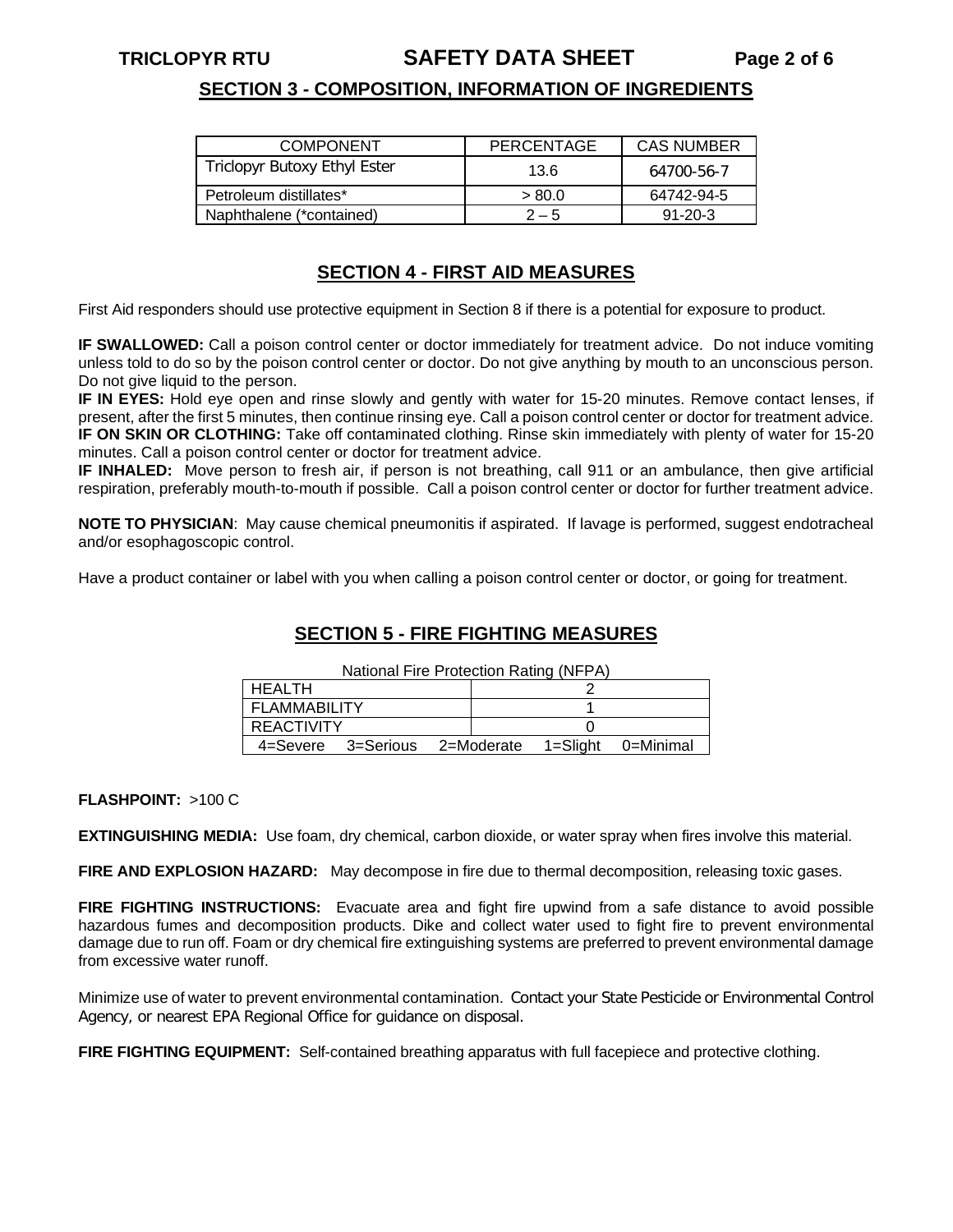# **TRICLOPYR RTU SAFETY DATA SHEET Page 3 of 6**

# **SECTION 6 - ACCIDENTAL RELEASE MEASURES**

**IN CASE OF SPILLS OR LEAKS:** Clean up spills immediately, observing precautions in Section 8 of this document. Isolate hazard area. Keep unnecessary and unprotected personnel from entering.

**SMALL SPILL:** Absorb small spills on sand, vermiculite or other inert absorbent. Place contaminated material in appropriate container for disposal.

**LARGE SPILL:** Dike large spills using absorbent or impervious material such as clay or sand. Recover and contain as much free liquid as possible for reuse. Allow absorbed material to solidify, and scrape up for disposal. After removal, clean contaminated area thoroughly with water. Pick up wash liquid with additional absorbent and place in a disposable container. Minimize use of water to prevent environmental contamination

# **SECTION 7 - HANDLING AND STORAGE**

KEEP OUT OF REACH OF CHILDREN!

Wear proper safety equipment specified in Section 8 when mixing, loading or otherwise handling concentrate.

**HANDLING:** Use only in a well-ventilated area.

**STORAGE:** Store above 28°F or agitate before use. Store in original container with lid tightly closed. Keep away from food, feed and drinking water. Combustible liquid, store in a well ventilated, dry place away from heat and other sources of ignition.

# **SECTION 8 - EXPOSURE CONTROLS, PERSONAL PROTECTION**

**EXPOSURE LIMITS (8 hour TWA, ppm):**

| <b>COMPONENT</b>    | <b>OSHA PEL</b> | <b>ACIGH TLV</b> |
|---------------------|-----------------|------------------|
| Triclopyr BEE ester | Not listed      | Not listed       |
| Naphthalene         | 10 ppm          | 10 ppm           |

**ENGINEERING CONTROLS:** Proper ventilation is required when handling or using this product to minimize exposure to airborne contaminants. Local mechanical exhaust ventilation may be required. Facilities storing or utilizing this material should be equipped with an eyewash facility and a safety shower.

#### **PERSONAL PROTECTIVE EQUIPMENT:**

EYE PROTECTION - Safety goggles, face shield or full face respirator if vapors cause eye discomfort.

CLOTHING - Long-sleeved shirt and long pants, Shoes plus socks.

GLOVES – Chemical resistant gloves such as barrier laminate, butyl rubber, nitrile rubber, neoprene rubber, polyvinyl chloride (PVC) or viton.

RESPIRATOR - When handling in enclosed areas use a respirator approved for pesticides.

Discard clothing and other absorbent materials that have been drenched or heavily contaminated with this product's concentrate. Do not reuse them. Follow manufacturer's instructions for cleaning/maintaining PPE. If no such instructions for washables, use detergent and hot water. Keep and wash PPE separately from other laundry.

#### **USER SAFETY RECOMMENDATIONS:**

Wash hands before eating, drinking, chewing gum, using tobacco or using the toilet. Remove clothing immediately if pesticide gets inside. Then wash thoroughly and put on clean clothing. Remove PPE immediately after handling this product. Wash outside of gloves before removing. As soon as possible wash thoroughly and change into clean clothing.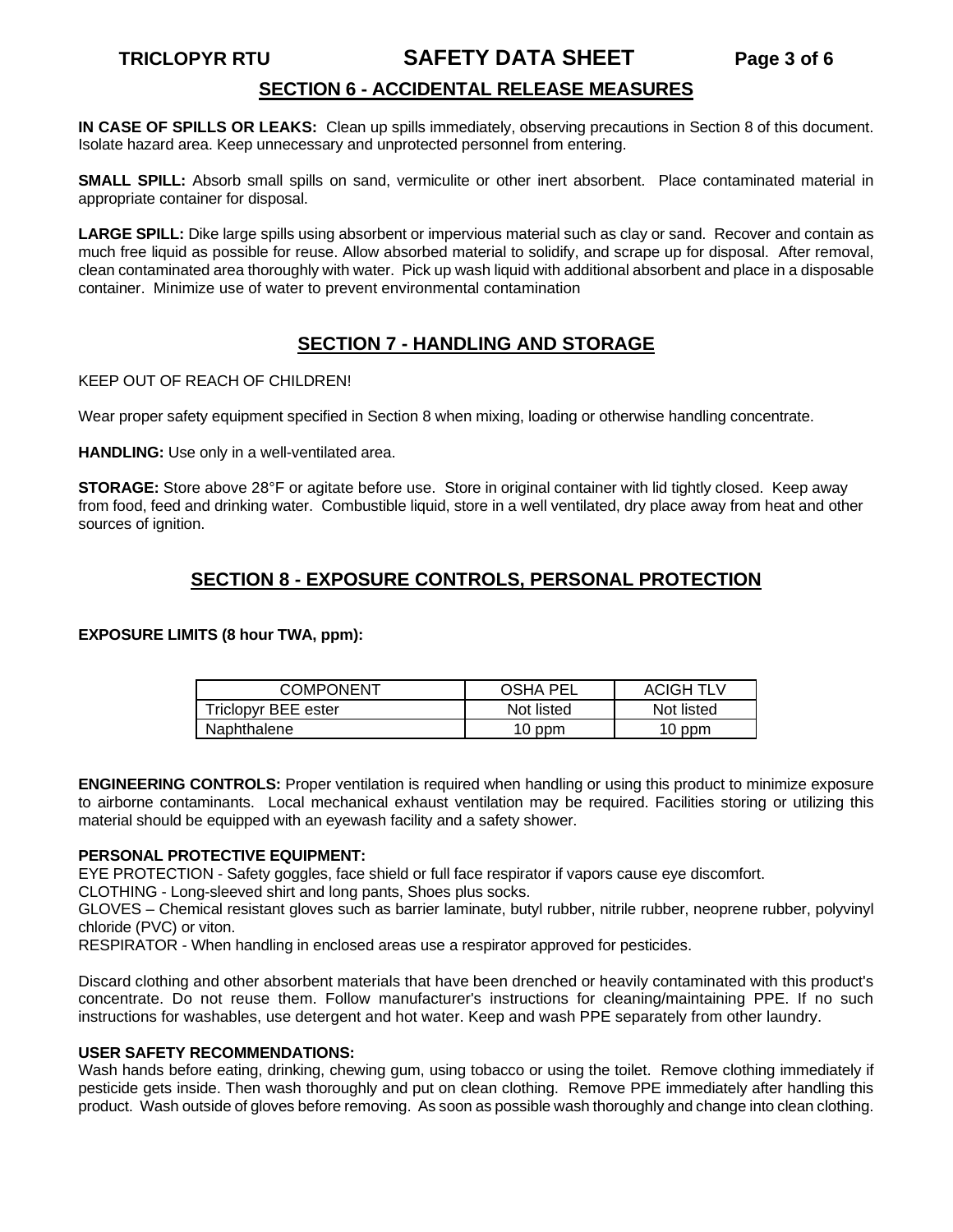# **TRICLOPYR RTU SAFETY DATA SHEET Page 4 of 6**

# **SECTION 9 - PHYSICAL AND CHEMICAL PROPERTIES**

| Appearance:                        | Light yellow clear liquid                                       |
|------------------------------------|-----------------------------------------------------------------|
| Odor:                              | Pungent odor                                                    |
| pH:                                | $4.0 - 5.0$                                                     |
| <b>Melting Point:</b>              | Not applicable                                                  |
| <b>Boiling Point:</b>              | No data                                                         |
| <b>Flash Point:</b>                | $>100^{\circ}$ C                                                |
| <b>Evaporation Rate:</b>           | No data                                                         |
| <b>Flammability:</b>               | No data                                                         |
| <b>Flammability Limits:</b>        | No data                                                         |
| Vapor Pressure:                    | $0.2$ mPa (25 $^{\circ}$ C) (Triclopyr)                         |
| <b>Vapor Density:</b>              | Not applicable                                                  |
| Density:                           | $0.92 - 0.93$ g/ml (7.7 - 7.8 lb/gal)*                          |
| Solubility:                        | Emulsifies                                                      |
| <b>Partition Coefficient:</b>      | $log P_{ow} = 0.42$ (pH5), -0.45 (pH7), -0.96 (pH9) (Triclopyr) |
| <b>Auto-Ignition Temperature:</b>  | No data                                                         |
| Decomposition Temperature: No data |                                                                 |
| <b>Viscosity:</b>                  | 7.5 cSt (20°C); 6.7 cSt (40°C)                                  |

\*Listed density is an approximate value and does not necessarily represent that of a specific batch.

# **SECTION 10 - STABILITY AND REACTIVITY**

#### **PRODUCT REACTIVITY:** None known

**CHEMICAL STABILITY:** Stable, however may decompose if heated.

**HAZARDOUS REACTION/POLYMERIZATION:** Product will not undergo polymerization.

**CONDITIONS TO AVOID:** Avoid temperatures above (105°F, 40°C) and below 30°F (6°C).

**INCOMPATIBLE MATERIALS:** Strong acids and oxidizing materials.

**HAZARDOUS DECOMPOSITION PRODUCTS:** May decompose to hydrogen chloride, oxides of nitrogen and phosgene when burning.

# **SECTION 11 - TOXICOLOGICAL INFORMATION**

Acute toxicity values from a similar but not identical formulation.

# **ACUTE TOXICITY:**<br>Oral LD<sub>50</sub> (rat)

| Oral LD <sub>50</sub> (rat)       | $-$ >4,000 mg/Kg    |
|-----------------------------------|---------------------|
| Dermal LD <sub>50</sub> (rat)     | $-5,000$ mg/Kg      |
| Inhalation LC <sub>50</sub> (rat) | $-$ >4.0 mg/L       |
| Eye Irritation (rabbit)           | - Slight irritant   |
| Skin Irritation (rabbit)          | - Moderate irritant |
| Sensitization (guinea pig)        | - Non-sensitizer    |

#### **CARCINOGEN STATUS:**

| OSHA | - Not listed |
|------|--------------|
| NTP  | - Not listed |
| IARC | - Not listed |

**TERATOGENICITY:** Evidence of reproductive and developmental toxicity only at maternally toxic doses

**MUTAGENICITY:** Little evidence of mutagenic effects during in vivo or in vitro studies.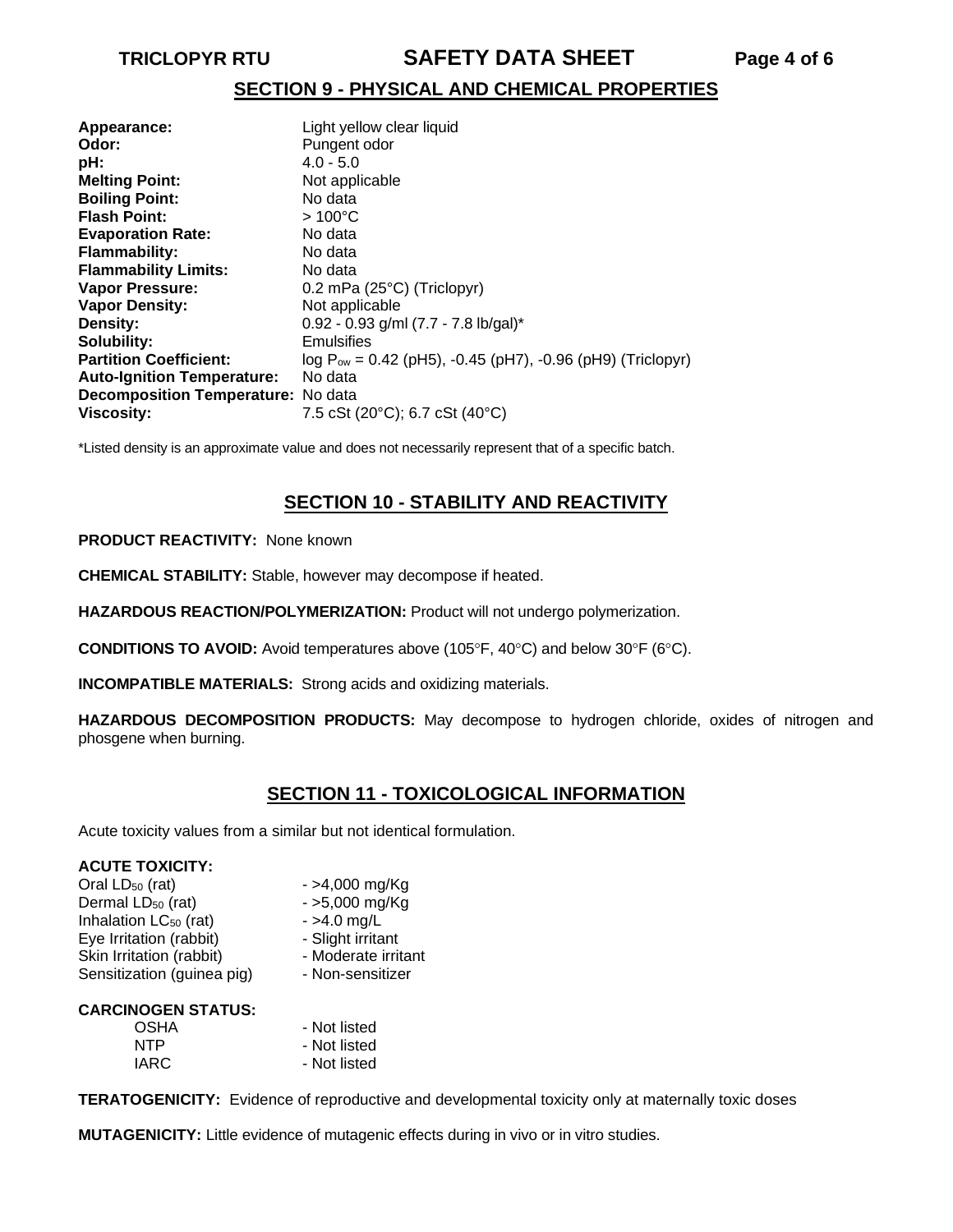# **TRICLOPYR RTU SAFETY DATA SHEET Page 5 of 6**

# **SECTION 12 - ECOLOGICAL INFORMATION**

**ENVIRONMENTAL SUMMARY:** This pesticide is toxic to fish. Do not apply directly to water, to areas where surface water is present, or to intertidal areas below the mean high water mark. Do not contaminate water when disposing of equipment washwaters or rinsate.

This chemical has properties and characteristics associated with chemicals detected in groundwater. The use of this chemical in areas where soils are permeable, particularly where the water table is shallow, may result in groundwater contamination.

**FATE:** Triclopyr BEE ester rapidly hydrolyzes to the parent acid. Triclopyr acid is slightly persistent with a soil half life of 2 to 6 weeks depending on soil type and weather conditions. Triclopyr acid is water soluble and mobile in soil.

| <b>FISH TOXICITY: (BEE ester formulation)</b> |           |
|-----------------------------------------------|-----------|
| 96 hour $LC_{50}$ , Rainbow trout $-$         | $1.3$ ppm |
| 96 hour LC <sub>50</sub> , Bluegill -         | $1.5$ ppm |

**AVIAN TOXICITY:** (BEE ester formulation)

| Dietary LC <sub>50</sub> , Bobwhite quail - | $> 9,000$ ppm |
|---------------------------------------------|---------------|
|                                             |               |

Dietary LC*<sup>B</sup>* <sup>50</sup>*B*, Mallard duck – > 10,000 ppm

**BEE TOXICITY:** (triclopyr acid)  $>$  100 ug/bee

# **SECTION 13 - DISPOSAL CONSIDERATIONS**

Do not contaminate water, food or feed by storage or disposal.

**PESTICIDE DISPOSAL:** Pesticide, spray mixture, or rinse water that cannot be used according to label instructions must be disposed of according to applicable federal, state, or local procedures.

**CONTAINER DISPOSAL:** Non-refillable containers (1, 2.5, 30 & 55 gallon): Do not reuse or refill this container. Offer for recycling, if available. Triple rinse or pressure rinse container (or equivalent) promptly after emptying. Then offer for recycling if available, or puncture and dispose of in a sanitary landfill or by incineration. Do not burn unless allowed by state and local ordinances.

Refer to the product label for additional and complete Container Handling instructions

# **SECTION 14 - TRANSPORT INFORMATION**

| <b>SHIPPING DESCRIPTION:</b><br><b>US DOT (Ground transport)</b><br>$\leq$ 119 gallons per completed package:<br>> 119 gallons per completed package: | Non Regulated<br>UN 3082, Environmentally Hazardous Substance, Liquid, NOS,<br>(Butoxyethyl Ester), 9, III, Marine Pollutant. |  |  |  |
|-------------------------------------------------------------------------------------------------------------------------------------------------------|-------------------------------------------------------------------------------------------------------------------------------|--|--|--|
| <b>IMDG</b>                                                                                                                                           | UN 3082, Environmentally Hazardous Substance, Liquid, NOS,<br>(Butoxyethyl Ester), 9, III, Marine Pollutant.                  |  |  |  |
| <b>IATA</b><br><b>IDENTIFICATION NUMBER:</b><br><b>DOT PACKING GROUP:</b>                                                                             | Non Regulated<br>N/A<br><b>PG III</b>                                                                                         |  |  |  |
| <b>SECTION 15 - REGULATORY INFORMATION</b>                                                                                                            |                                                                                                                               |  |  |  |

**CERCLA REPORTABLE QUANTITY:** Not listed **SARA TITLE III STATUS:**

313 Toxic Chemicals – None known<br>
Not listed<br>
Not listed **CALIFORNIA PROP 65:** 

311/312 Hazard Categories – Immediate & Delayed Health Hazard